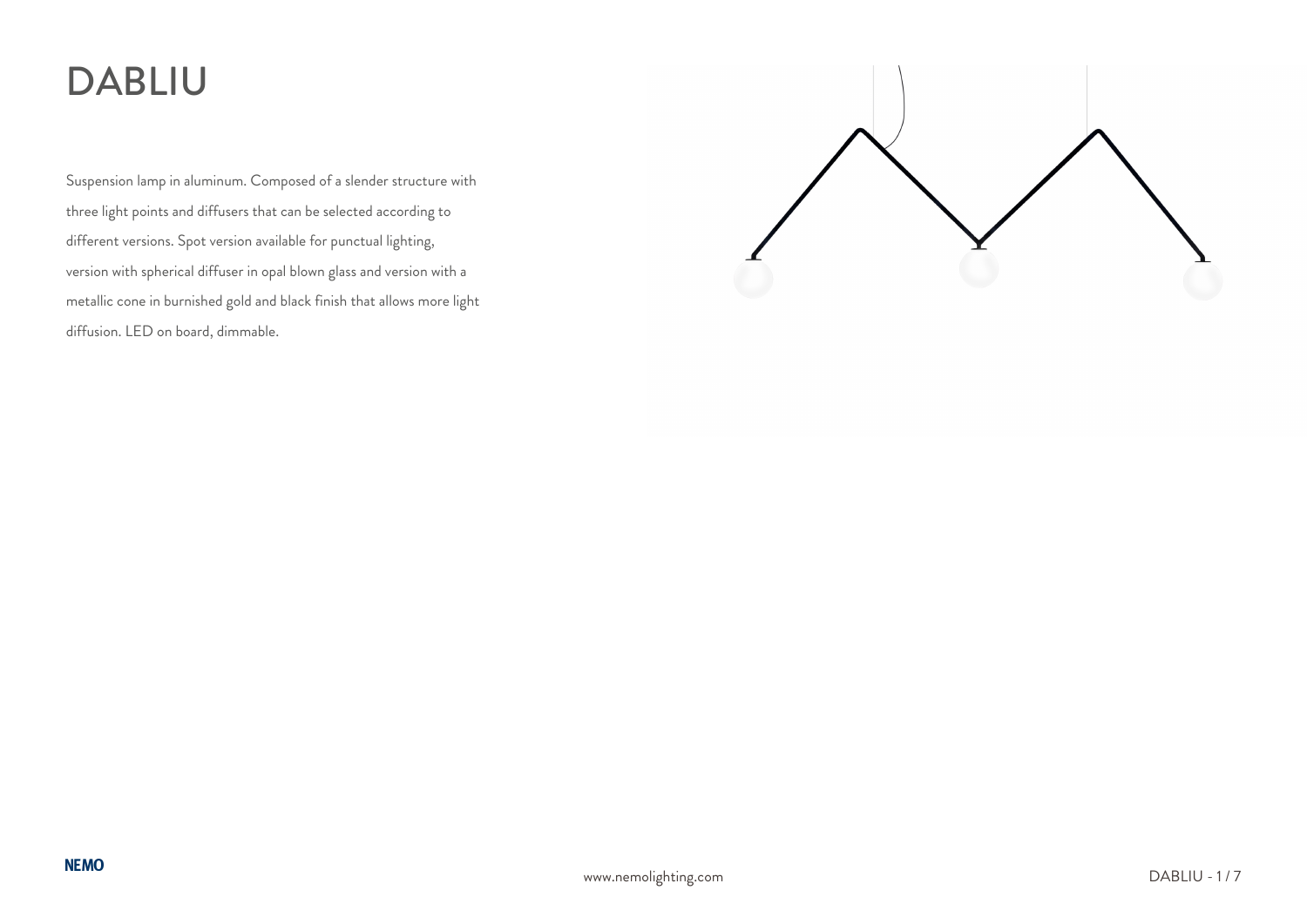# SPOT 40° | 2700K

### LAMPING

### *Codes Structure/Diffuser* DAB LNN 51

### PACKAGE

*Certificazioni* CE EHI

| -----------       |                                          |
|-------------------|------------------------------------------|
| Source            | LED spot                                 |
| Total power       | $3 \times 3,5W$                          |
| Emission          | diffused downlight                       |
| Switching         | dimmable 1-10V                           |
| Tension           | 110/240V                                 |
| Color temperature | 2700K                                    |
| Luminous flux     | 3 x 400lm (source luminous flux)         |
| Typ CRI           | 90                                       |
| Energy class      | $A+$                                     |
| Materials         | $aluminum + PC + ABS$                    |
| <b>Notes</b>      | cable lenght 2m, led spot beam angle 40° |
|                   |                                          |





Package 01 Dimension: 15x80x150 cm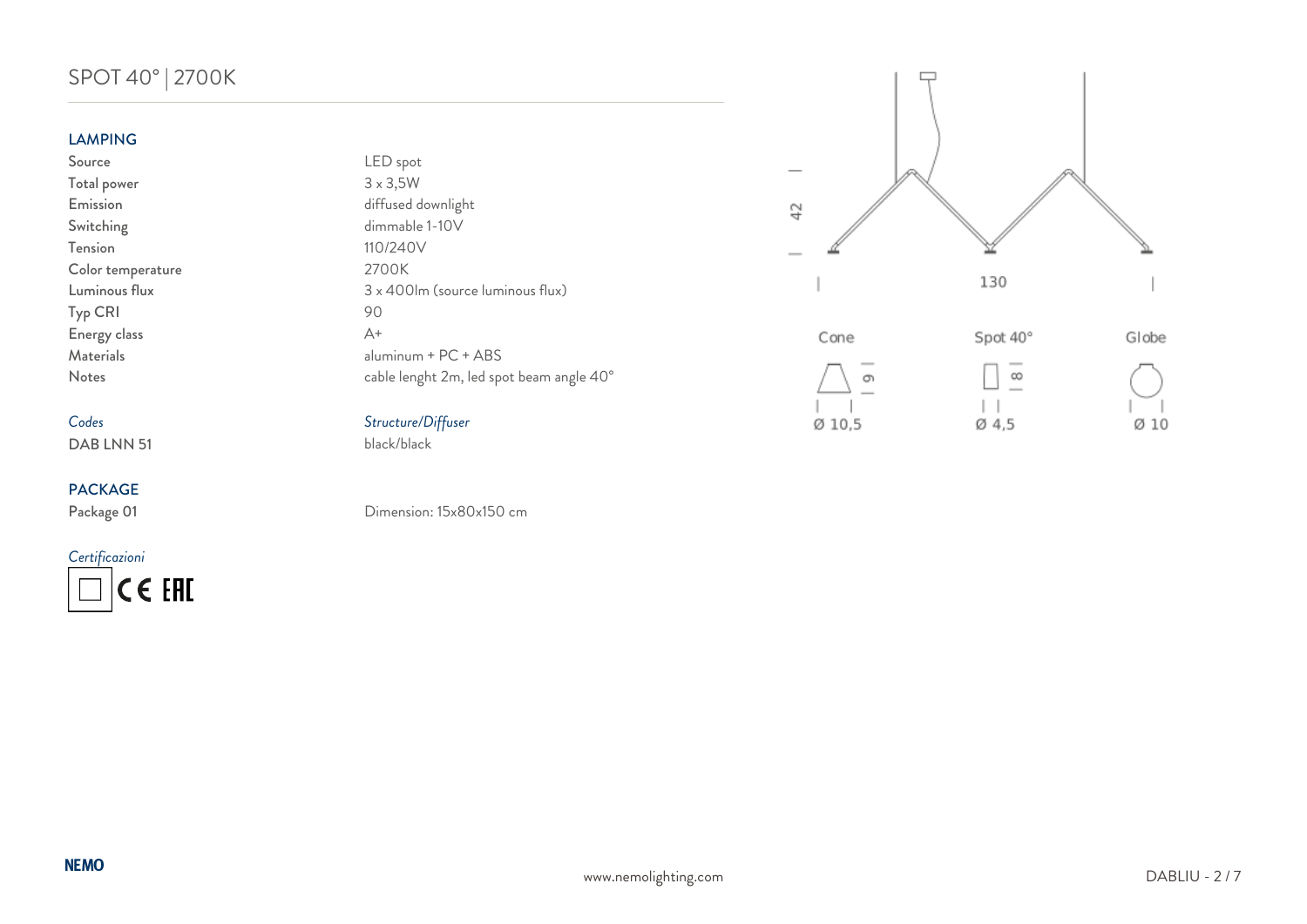# SPOT 40° | 3000K

### LAMPING

## *Codes Structure/Diffuser* DAB LNN 52

*Certificazioni* CE EAL

| LAMFING           |                                          |
|-------------------|------------------------------------------|
| Source            | LED spot                                 |
| Total power       | $3 \times 3,5W$                          |
| Emission          | diffused downlight                       |
| Switching         | dimmable 1-10V                           |
| Tension           | 110/240V                                 |
| Color temperature | 3000K                                    |
| Luminous flux     | 3 x 400lm (source luminous flux)         |
| Typ CRI           | 90                                       |
| Energy class      | $A+$                                     |
| Materials         | $aluminum + PC + ABS$                    |
| <b>Notes</b>      | cable lenght 2m, led spot beam angle 40° |
|                   |                                          |



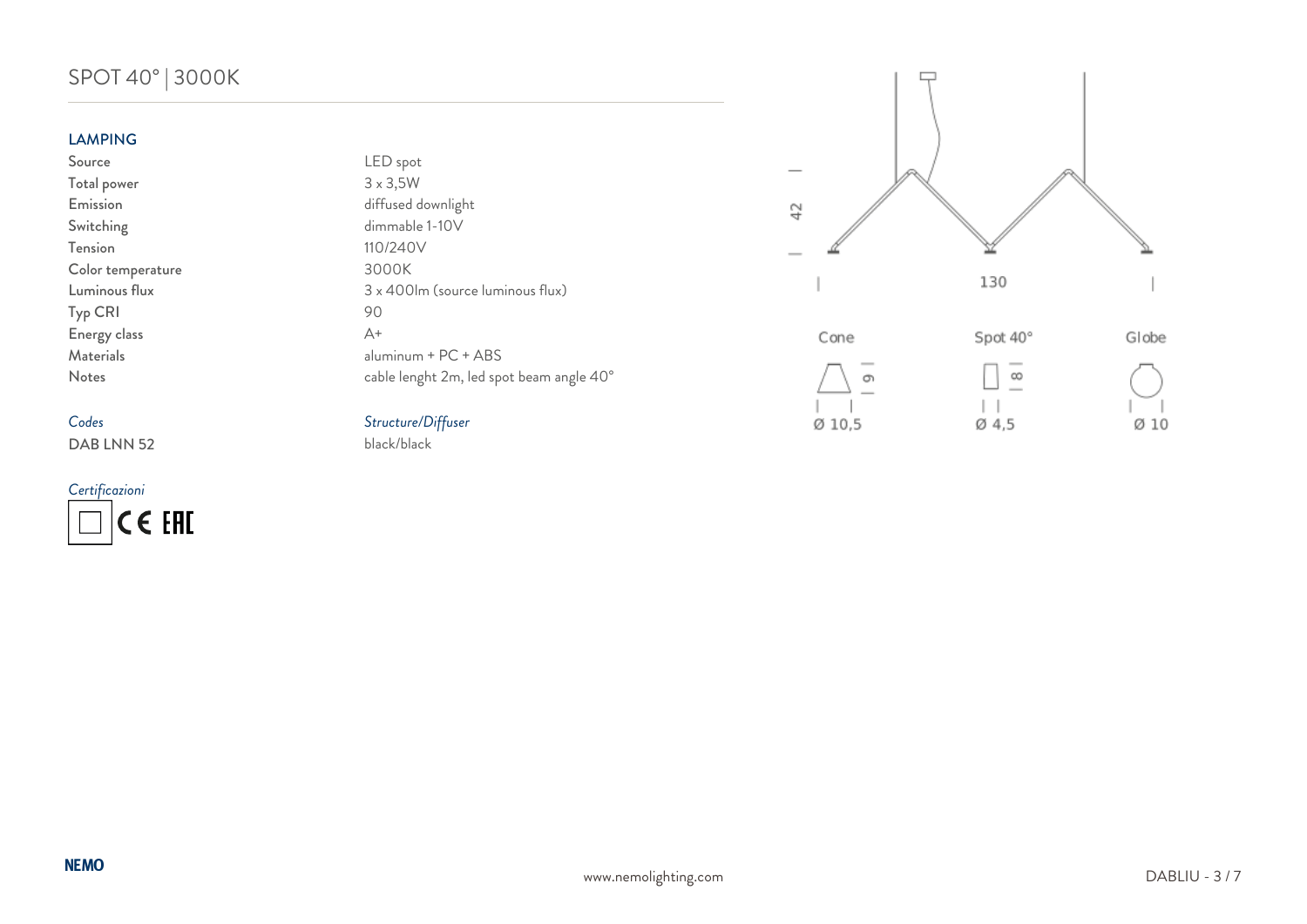# GLOBE | 2700K

### LAMPING

# *Codes Structure/Diffuser*

DAB LNN 53

*Certificazioni* CE EAL

| LAMPING           |                                          |
|-------------------|------------------------------------------|
| Source            | G4 LED                                   |
| Total power       | $3 \times 3,5W$                          |
| Emission          | diffused downlight                       |
| Switching         | dimmable 1-10V                           |
| Tension           | 110/240V                                 |
| Color temperature | 2700K                                    |
| Luminous flux     | 3 x 400lm (source luminous flux)         |
| Typ CRI           | 90                                       |
| Energy class      | $\Delta +$                               |
| Materials         | $aluminum + PC + ABS$                    |
| <b>Notes</b>      | cable lenght 2m, led spot beam angle 40° |
|                   |                                          |



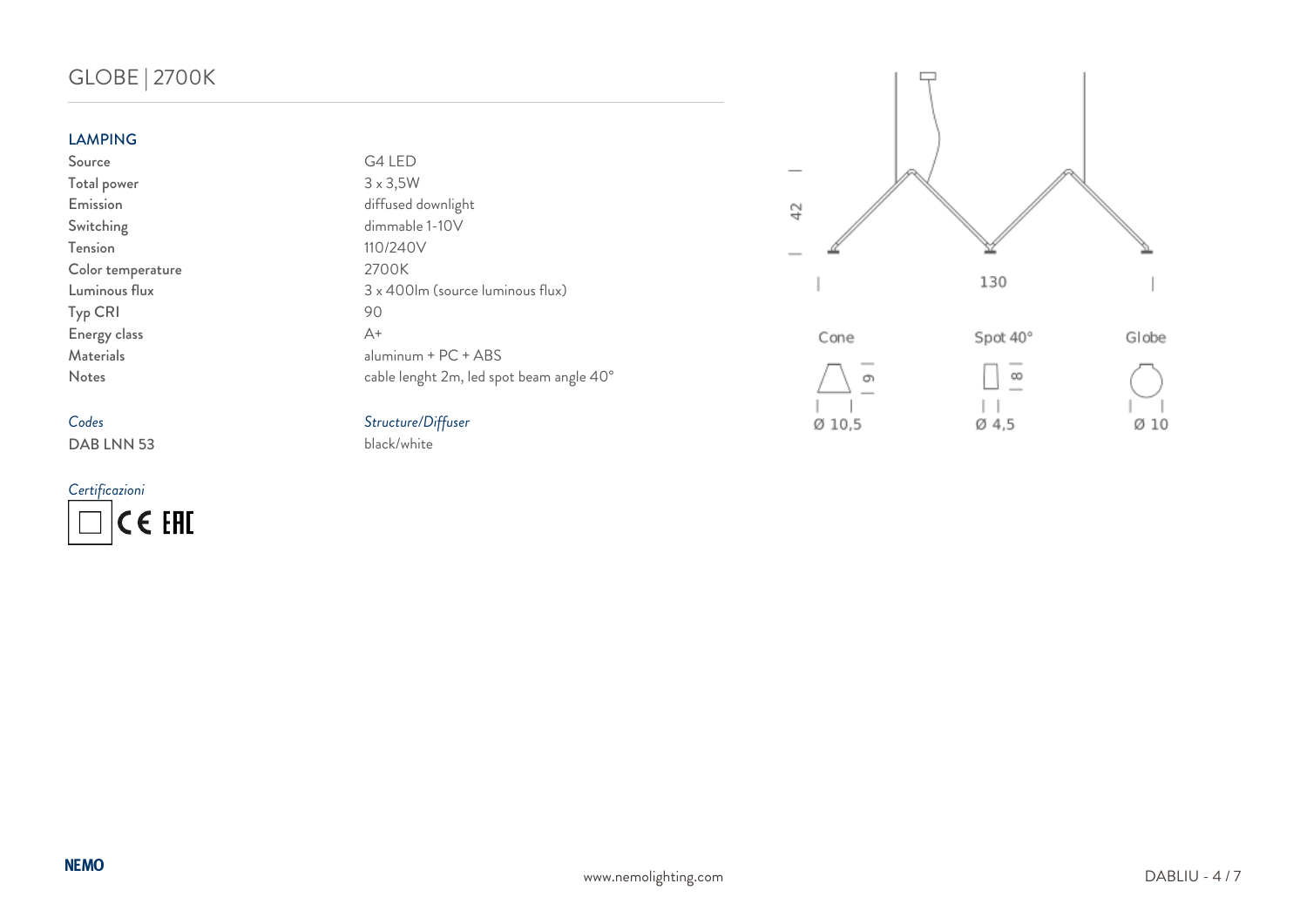# GLOBE | 3000K

### LAMPING

## *Codes Structure/Diffuser* DAB LNN 54

*Certificazioni* CE EAL

| LAMPING           |                                          |
|-------------------|------------------------------------------|
| Source            | G4 LED                                   |
| Total power       | $3 \times 3,5W$                          |
| Emission          | diffused downlight                       |
| Switching         | dimmable 1-10V                           |
| Tension           | 110/240V                                 |
| Color temperature | 3000K                                    |
| Luminous flux     | 3 x 400lm (source luminous flux)         |
| Typ CRI           | 90                                       |
| Energy class      | $\Delta +$                               |
| Materials         | aluminum + PC + ABS                      |
| <b>Notes</b>      | cable lenght 2m, led spot beam angle 40° |
|                   |                                          |



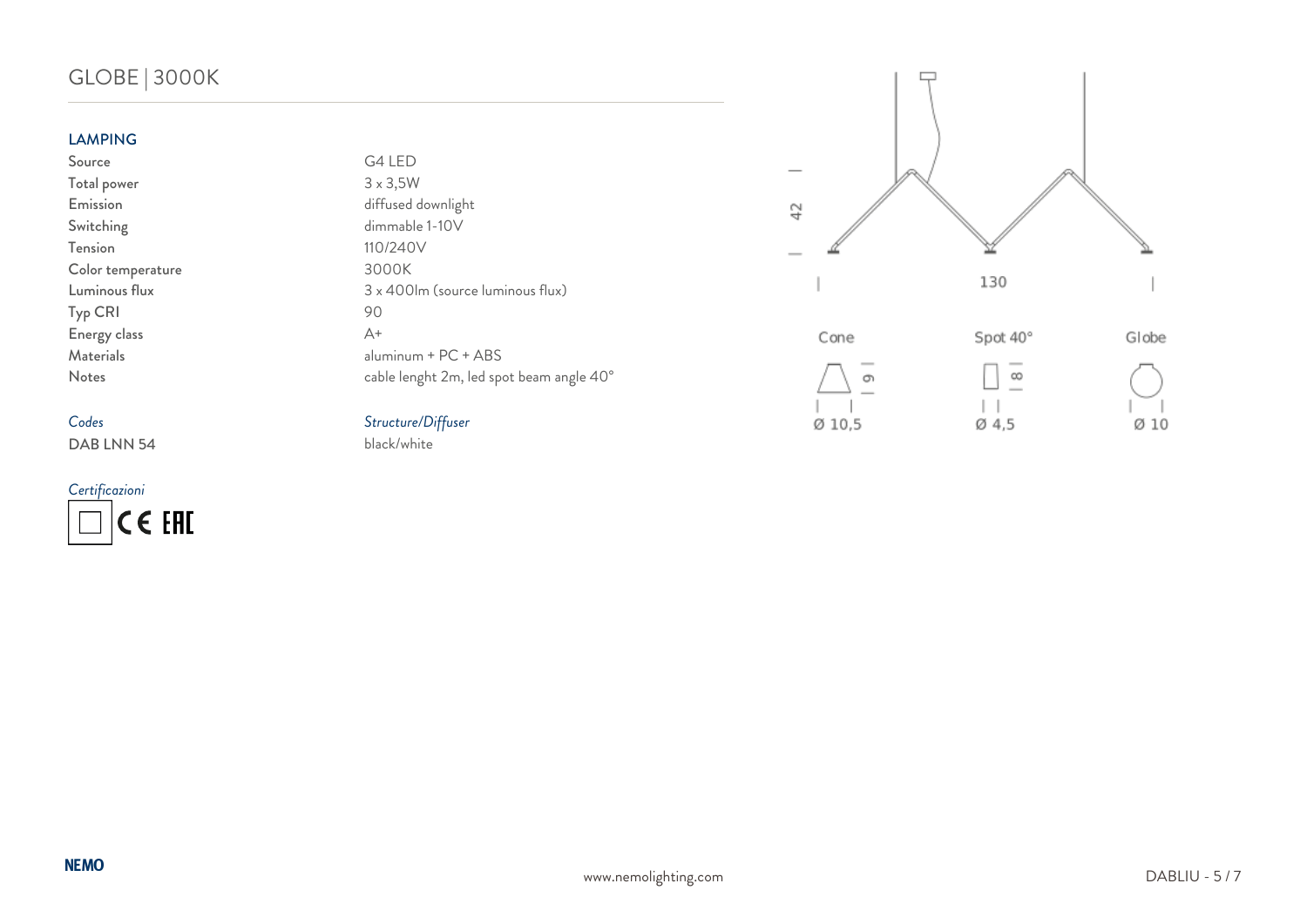# CONE | 2700K

### LAMPING

# *Codes Structure/Diffuser*

*Certificazioni* CE EAL

| Source            | LED diffused                     |
|-------------------|----------------------------------|
| Total power       | $3 \times 3,5W$                  |
| Emission          | indirect and diffused            |
| Switching         | dimmable 1-10V                   |
| Tension           | 110/240V                         |
| Color temperature | 2700K                            |
| Luminous flux     | 3 x 400lm (source luminous flux) |
| Typ CRI           | 90                               |
| Energy class      | $A+$                             |
| Materials         | $aluminum + PC + ABS + glass$    |
| <b>Notes</b>      | cable lenght 2m, led diffused    |
|                   |                                  |





black/gold burnished